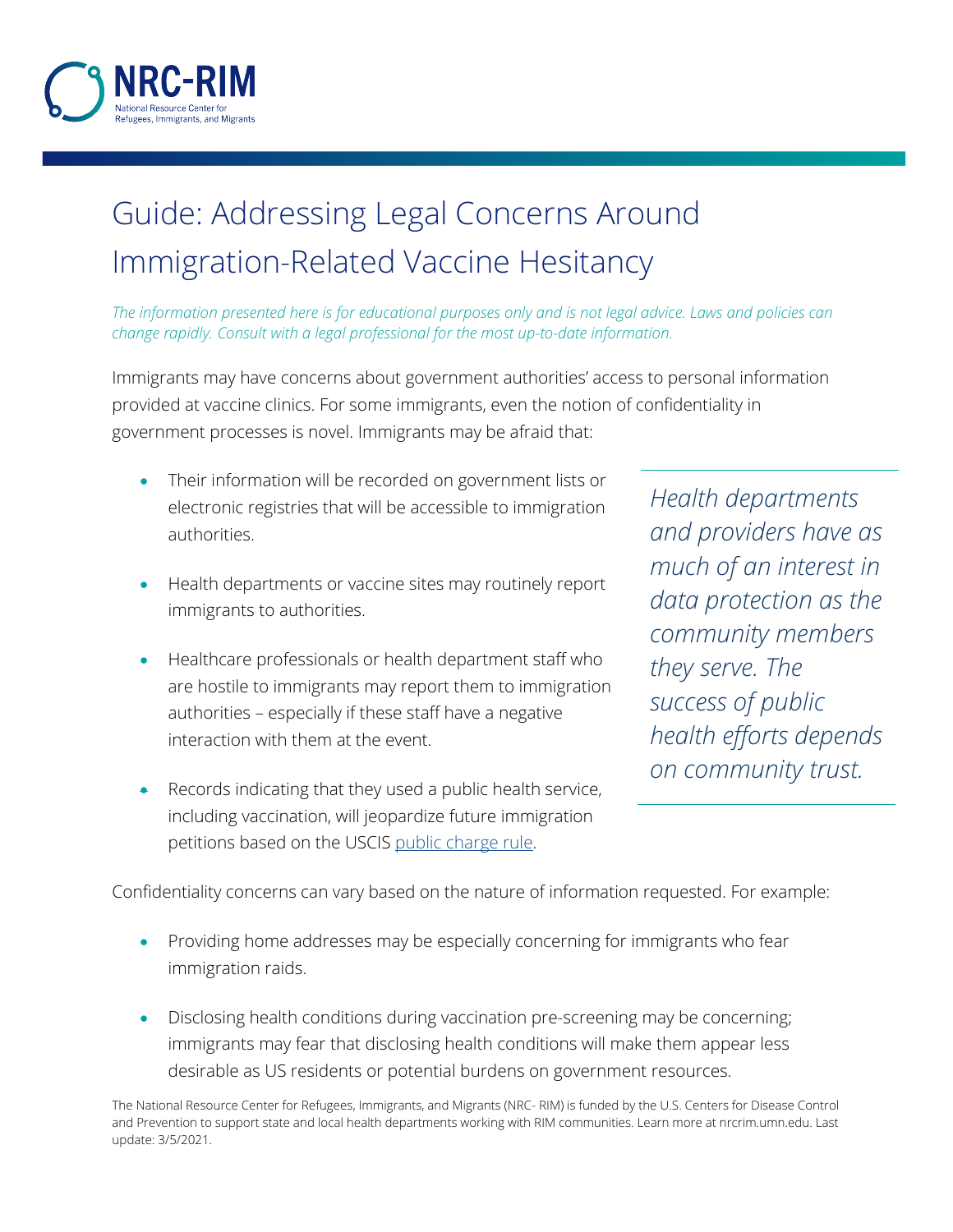## Building Partnerships

Before a vaccination event, trusted sources such as community and faith-based organizations should reach out to their communities to understand and respond to immigration concerns. Key messages should include:

- No one can be denied a vaccine if they are unable to pay. Immigrants are eligible for vaccination services whether or not they have medical insurance.
- Once vaccines are widely available, anyone will be able to get vaccinated, regardless of immigration status.
- US public health systems serve the public, including immigrants, because healthy communities benefit everyone (provide familiar examples of public health services such as WIC or community health screenings to provide a frame of reference).
- Personal data collected during vaccination are only used for public health purposes (list what specific data is collected and how it is used).
- Personal data are not transferred or stored outside of public health systems or used for immigration purposes. Public health professionals have long, successful track records with data protection.
- Health departments and health care providers do not support immigration or law enforcement efforts. The inappropriate release of data can have severe consequences.
- The use of free COVID-19 vaccination services will not be considered in USCIS public charge determinations.
- Immigration enforcement activities are unlikely to be conducted near vaccination sites or routes commonly used to travel to them – this is [according to](https://www.usnews.com/news/national-news/articles/2021-02-01/ice-wont-make-immigration-arrests-at-coronavirus-vaccination-sites-dhs-says) the Department of Homeland Security.

Consider asking an attorney from the community to be a speaker at any outreach effort. Attorneys are respected sources of immigration information and can be important allies in efforts to address immigration concerns.

Note that any outreach events should be conducted virtually or in-person with [appropriate](https://z.umn.edu/6jfp)  [safety protocols.](https://z.umn.edu/6jfp)

The National Resource Center for Refugees, Immigrants, and Migrants (NRC- RIM) is funded by the U.S. Centers for Disease Control and Prevention to support state and local health departments working with RIM communities. Learn more at nrcrim.umn.edu. Last update: 3/5/2021